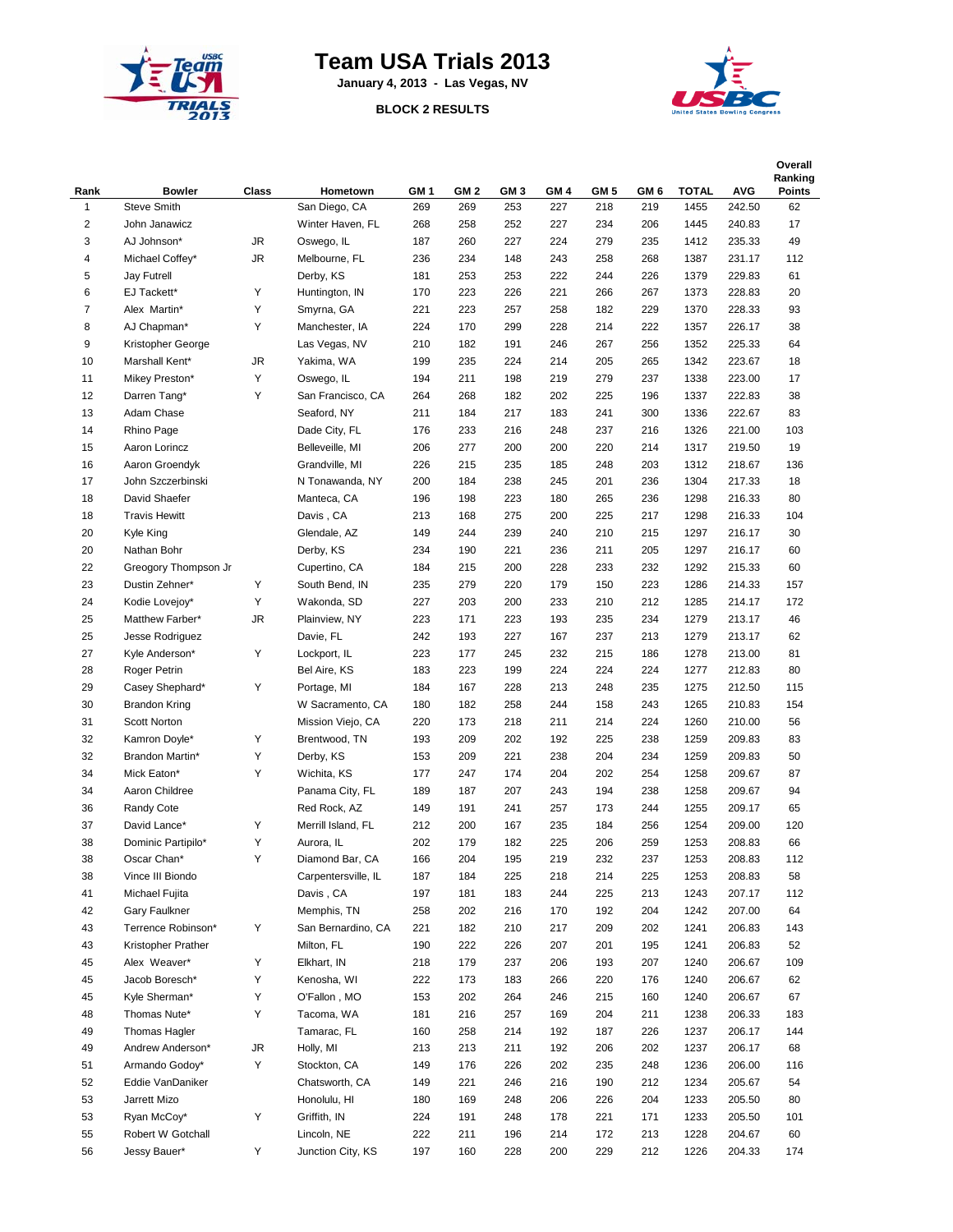|      |                       |       |                     |                 |                 |                 |      |      |      |              |            | Ranking       |
|------|-----------------------|-------|---------------------|-----------------|-----------------|-----------------|------|------|------|--------------|------------|---------------|
| Rank | <b>Bowler</b>         | Class | Hometown            | GM <sub>1</sub> | GM <sub>2</sub> | GM <sub>3</sub> | GM 4 | GM 5 | GM 6 | <b>TOTAL</b> | <b>AVG</b> | <b>Points</b> |
| 56   | Gregory Young JR*     | JR.   | Viera, FL           | 152             | 200             | 198             | 239  | 235  | 202  | 1226         | 204.33     | 95            |
| 56   | Jordan Plunkett       |       | Everett, WA         | 209             | 182             | 258             | 181  | 218  | 178  | 1226         | 204.33     | 167           |
| 59   | <b>Miguel Garcia</b>  |       | Norwalk, CA         | 192             | 177             | 184             | 164  | 257  | 251  | 1225         | 204.17     | 188           |
| 60   | Zack Hattori*         | Υ     | Henderson, NV       | 208             | 192             | 168             | 225  | 240  | 191  | 1224         | 204.00     | 223           |
| 61   | Aaron Yuratovich*     | Υ     | Olathe, KS          | 187             | 157             | 236             | 190  | 229  | 223  | 1222         | 203.67     | 161           |
| 61   | Chris Via*            | Υ     | Springfield, OH     | 206             | 173             | 187             | 210  | 233  | 213  | 1222         | 203.67     | 85            |
| 63   | Chris Colella*        | Υ     | Templeton, MA       | 195             | 196             | 203             | 214  | 246  | 167  | 1221         | 203.50     | 95            |
| 64   | <b>Jake Peters</b>    |       | Decatur, IL         | 185             | 173             | 186             | 206  | 247  | 222  | 1219         | 203.17     | 121           |
| 65   | Wesley Low*           | Υ     | Palmdale, CA        | 237             | 205             | 167             | 168  | 212  | 226  | 1215         | 202.50     | 98            |
| 65   | Eric Gauroniak*       | Υ     | Palm City, FL       | 175             | 233             | 193             | 236  | 181  | 197  | 1215         | 202.50     | 209           |
| 67   | Perry Crowell IV      |       | Hoquiam, WA         | 213             | 201             | 183             | 211  | 191  | 210  | 1209         | 201.50     | 79            |
| 68   | Devin Bidwell         |       | Wichita, KS         | 210             | 170             | 223             | 172  | 215  | 215  | 1205         | 200.83     | 99            |
| 69   | Timothy Gruendler*    | Υ     | St. Louis, MO       | 184             | 217             | 212             | 179  | 204  | 208  | 1204         | 200.67     | 212           |
| 69   | Kevin Jones           |       | Covina, CA          | 201             | 220             | 178             | 194  | 205  | 206  | 1204         | 200.67     | 224           |
| 71   | Ivan Miyasato         |       | Fresno, CA          | 196             | 224             | 171             | 155  | 197  | 257  | 1200         | 200.00     | 74            |
| 71   | <b>Wesley Edwards</b> |       | Blue Springs, MO    | 241             | 217             | 189             | 162  | 144  | 247  | 1200         | 200.00     | 133           |
| 71   | William Trudell       |       | Coventry, RI        | 177             | 224             | 215             | 169  | 209  | 206  | 1200         | 200.00     | 112           |
| 74   | Dylan Burns*          | Y     | Garden City, KS     | 181             | 223             | 230             | 191  | 181  | 192  | 1198         | 199.67     | 152           |
| 75   | Eric Cornog           |       | Cherry Hill, NJ     | 190             | 177             | 234             | 191  | 213  | 192  | 1197         | 199.50     | 118           |
| 76   | Robert Altieri*       | Υ     | Klamath Falls, OR   | 178             | 188             | 226             | 174  | 235  | 195  | 1196         | 199.33     | 228           |
| 76   | Ryan Lakota           |       | Shorewood, IL       | 193             | 197             | 218             | 190  | 206  | 192  | 1196         | 199.33     | 214           |
| 76   | Steven Villanueva     |       | N Las Vegas, NV     | 196             | 215             | 216             | 241  | 180  | 148  | 1196         | 199.33     | 110           |
| 79   |                       |       | Green Bay, WI       | 182             | 208             | 204             | 212  | 186  | 199  | 1191         | 198.50     | 184           |
| 80   | <b>Tyler Schmitz</b>  | Y     |                     |                 | 216             | 232             | 200  | 174  |      |              | 198.33     |               |
|      | Tyler Carroll*        |       | Roanoke, IN         | 177             |                 |                 |      |      | 191  | 1190         |            | 187           |
| 80   | <b>Tyler Vostry</b>   |       | Plainfield, IL      | 201             | 195             | 187             | 213  | 204  | 190  | 1190         | 198.33     | 175           |
| 82   | Tanner Spacey*        | Υ     | Burien, WA          | 152             | 181             | 236             | 164  | 214  | 241  | 1188         | 198.00     | 197           |
| 82   | Aaron Foshie          |       | Tempe, AZ           | 181             | 201             | 166             | 199  | 229  | 212  | 1188         | 198.00     | 223           |
| 82   | Justin Mandell*       | Υ     | Orlando, FL         | 211             | 220             | 200             | 192  | 164  | 201  | 1188         | 198.00     | 179           |
| 85   | Riely Chin*           | Υ     | Tracy, CA           | 181             | 169             | 183             | 189  | 226  | 235  | 1183         | 197.17     | 161           |
| 85   | <b>Steve Lemke</b>    |       | Nacagdoches, TX     | 168             | 152             | 191             | 222  | 226  | 224  | 1183         | 197.17     | 143           |
| 87   | Meeco Walker*         | Υ     | E. Cleveland, OH    | 182             | 222             | 244             | 149  | 184  | 200  | 1181         | 196.83     | 239           |
| 88   | <b>Brandon Kaup</b>   |       | Lincoln, NE         | 213             | 147             | 204             | 199  | 225  | 191  | 1179         | 196.50     | 169           |
| 88   | <b>Brandon Kraye</b>  |       | La Habra, CA        | 176             | 194             | 202             | 225  | 213  | 169  | 1179         | 196.50     | 170           |
| 90   | Daniel Kimmer*        | Υ     | Clearwater, MN      | 131             | 178             | 222             | 200  | 200  | 247  | 1178         | 196.33     | 198           |
| 91   | Alex Garger           |       | Hicksville, NY      | 196             | 209             | 215             | 158  | 202  | 197  | 1177         | 196.17     | 135           |
| 92   | Christopher Rozanski* | Υ     | Winter Springs, FL  | 209             | 200             | 188             | 226  | 187  | 166  | 1176         | 196.00     | 158           |
| 93   | Kyle Young*           | Υ     | Lake Jackson, TX    | 146             | 237             | 164             | 182  | 177  | 268  | 1174         | 195.67     | 239           |
| 94   | <b>Justin Gartner</b> |       | Omaha, NE           | 197             | 190             | 234             | 159  | 227  | 165  | 1172         | 195.33     | 197           |
| 95   | Nick Cooper*          | Υ     | Clarkston, MI       | 190             | 165             | 179             | 155  | 236  | 245  | 1170         | 195.00     | 163           |
| 96   | Mark Curtis Jr.       |       | Torrance, CA        | 193             | 193             | 195             | 194  | 176  | 215  | 1166         | 194.33     | 174           |
| 97   | Alan Mojado           |       | Fallbrook, CA       | 191             | 193             | 154             | 216  | 188  | 220  | 1162         | 193.67     | 197           |
| 97   | Brandon Biondo*       | Y     | Carpentersville, IL | 168             | 228             | 187             | 174  | 203  | 202  | 1162         | 193.67     | 145           |
| 99   | Deeronn Booker        |       | Anaheim, CA         | 244             | 151             | 160             | 198  | 235  | 172  | 1160         | 193.33     | 135           |
| 100  | William Duen*         | Y     | Orlando, FL         | 198             | 170             | 236             | 167  | 161  | 227  | 1159         | 193.17     | 183           |
| 100  | Dan Rawsthorne        |       | Seattle, WA         | 223             | 209             | 171             | 194  | 170  | 192  | 1159         | 193.17     | 249           |
| 102  | Russ Oviatt*          | Y     | Sioux Falls, SD     | 163             | 173             | 196             | 192  | 221  | 212  | 1157         | 192.83     | 208           |
| 103  | Geoffrey Young        |       | Wichita, KS         | 154             | 178             | 174             | 185  | 245  | 220  | 1156         | 192.67     | 179           |
| 104  | <b>Bryan Eaton</b>    |       | Wyoming, MI         | 181             | 224             | 200             | 165  | 173  | 212  | 1155         | 192.50     | 139           |
| 105  | Kenneth Benoit*       | Y     | Wichita, KS         | 154             | 214             | 235             | 198  | 137  | 216  | 1154         | 192.33     | 178           |
|      |                       |       |                     |                 |                 |                 |      |      |      |              |            |               |
| 106  | Trent Mitchell*       | Y     | Cleveland Hts, OH   | 202             | 204             | 153             | 200  | 205  | 189  | 1153         | 192.17     | 156           |
| 107  | Austin Thompson*      | Y     | San Diego, CA       | 187             | 175             | 186             | 181  | 198  | 225  | 1152         | 192.00     | 227           |
| 108  | Dwight Woods*         | Y     | Lawrenceburg, TN    | 192             | 171             | 213             | 170  | 213  | 190  | 1149         | 191.50     | 180           |
| 109  | Joseph Jimenez        |       | Rowland Hts, CA     | 211             | 195             | 165             | 171  | 182  | 223  | 1147         | 191.17     | 247           |
| 109  | Joss Johnson*         | Y     | Inver Grove Hts, MN | 243             | 193             | 163             | 179  | 164  | 205  | 1147         | 191.17     | 251           |
| 111  | Matt Gasn             |       | Laurel, MD          | 156             | 162             | 234             | 158  | 251  | 185  | 1146         | 191.00     | 122           |
| 112  | Bobby Phillips*       | Y     | Roscoe, IL          | 191             | 164             | 214             | 187  | 186  | 203  | 1145         | 190.83     | 202           |
| 113  | Jack Castellano       |       | Centereach, NY      | 174             | 179             | 205             | 189  | 159  | 237  | 1143         | 190.50     | 120           |
| 113  | Neil Cooley           |       | Freemont, NE        | 181             | 188             | 171             | 213  | 189  | 201  | 1143         | 190.50     | 282           |
| 113  | Aaron Yamamoto*       | Υ     | Honolulu, HI        | 244             | 172             | 148             | 246  | 167  | 166  | 1143         | 190.50     | 225           |
| 116  | Nicholas Scott*       | Υ     | Mooresville, NC     | 160             | 192             | 180             | 215  | 222  | 173  | 1142         | 190.33     | 232           |
| 117  | Cory Barber*          | Υ     | Rochester, NY       | 190             | 143             | 178             | 215  | 211  | 203  | 1140         | 190.00     | 175           |
| 118  | Tyler Heintzelman*    | Y     | Shorewood, IL       | 180             | 207             | 195             | 156  | 181  | 218  | 1137         | 189.50     | 234           |

**Overall**